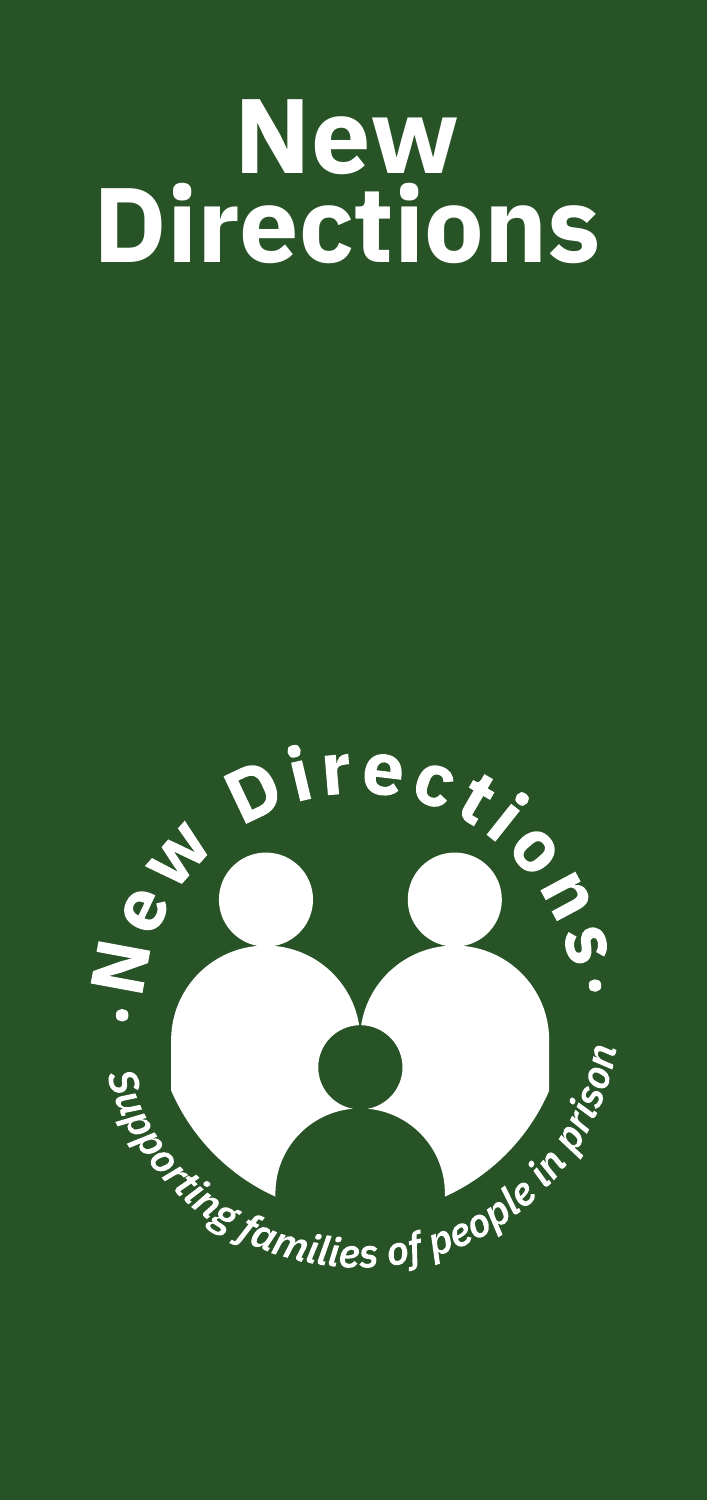#### **"Not my crime, still my sentence"**

Coping with having someone you care about sent to prison can be very distressing. It can be particularly difficult for the families of those whose family member is facing prison for the first time or for those whose family member has been convicted of a very serious offence.

Families can be affected in all kinds of different ways. Typical of the challenges to be faced are:

- Coming to terms with having a family member in prison
- Needing support and advice in dealing with this new reality
- Dealing with the complex mixture of feelings and emotions experienced, e.g. confusion, anxiety, sadness, loss
- Dealing with financial, social, parenting issues
- Getting to know how the prison system operates
- Maintaining contact and a sense of relationship through visits, letters and phone calls
- Planning for release and all the issues that brings up

#### **Our Vision**

"Our Vision is that families of people in prison be compassionately supported to address their needs, retain their dignity and have their voice heard and respected."

#### **Our Mission**

"Our Mission is to provide quality support and information services for families of people in prison."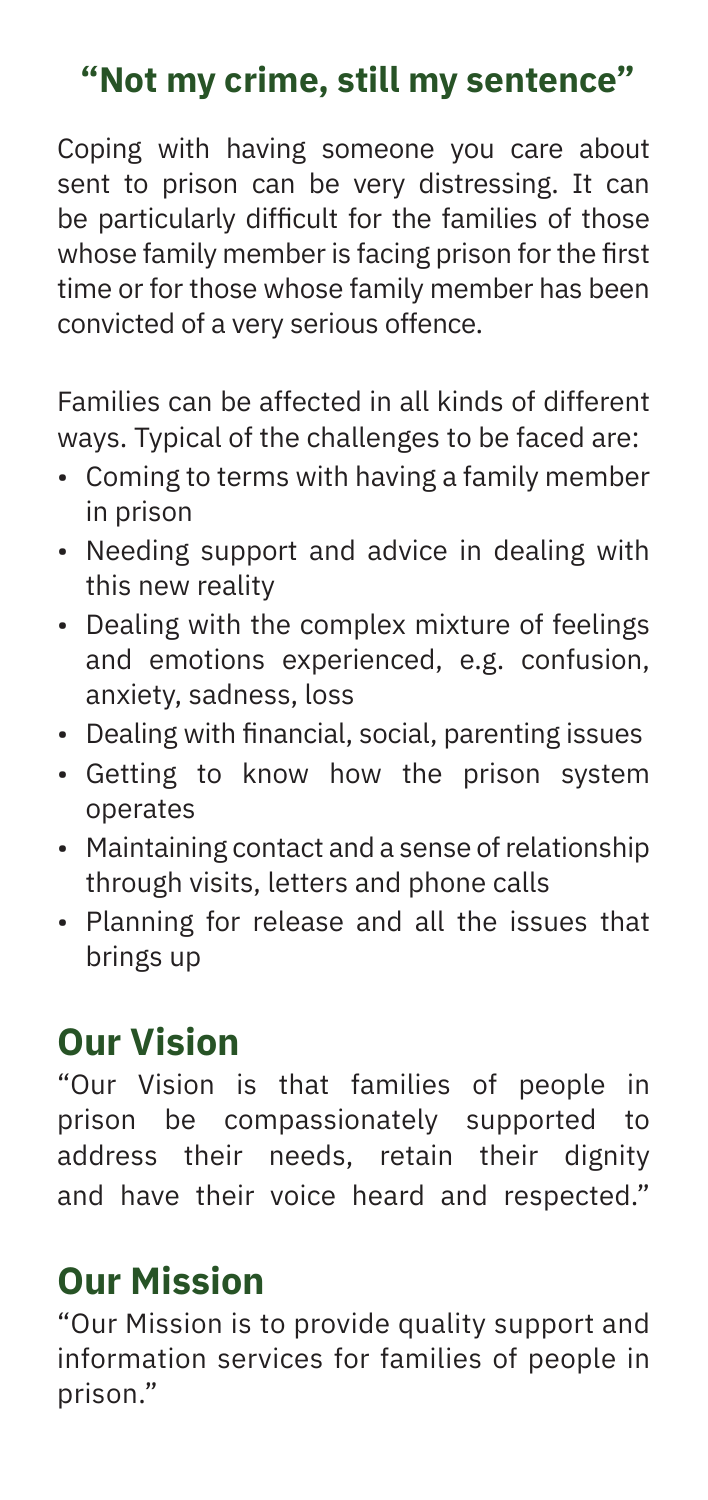### **About Us**

Situated in Dublin, New Directions is a new initiative which aims to offer a free, confidential information and support service for families affected by imprisonment. It offers a listening ear and emotional support to help families with the challenges they face. Services are provided by trained and experienced staff in a safe, confidential and welcoming environment.

New Directions was set up in 2018 by Sr Imelda Wickham, a former Prison Chaplain. During her time as Chaplain Imelda witnessed first-hand the challenges and distress faced by families affected by imprisonment. It is an issue Prison Chaplains have raised continually in their annual reports:

*"For every individual incarcerated, there is a circle of people directly affected by their imprisonment. Children grow up with one parent absent from their lives. Mothers are often left to rear these children with constant financial struggles."*

#### **Irish Prison Chaplains' Report, 2007**

#### **Our Services**

- Provision of one-to-one support and counselling to family members
- Provision of group support and counselling for the family
- Provision of practical information covering all aspects of the operation of the prison system
- Provision of restorative justice opportunities for families
- Advocate on behalf of families to highlight the impact of imprisonment on them and for enhanced services to meet their needs.